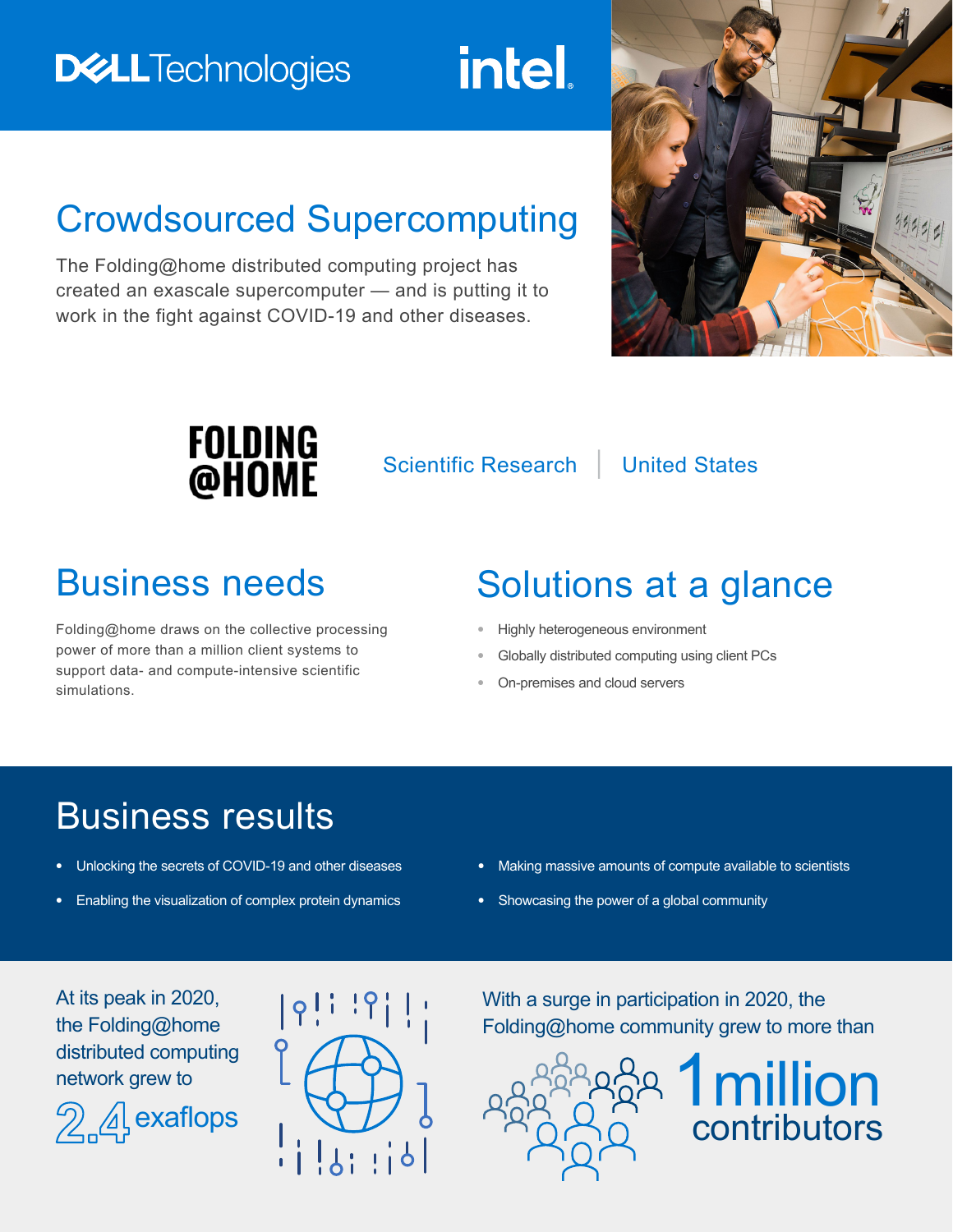### Simulating protein dynamics — with lots of help

Folding@home is a distributed computing project for simulating protein dynamics, including the process of protein folding and the movements of proteins implicated in a variety of diseases. Folding refers to the way proteins are assembled in the cells that make up a human body. These proteins, which keep us healthy, assemble themselves by folding. But when they misfold, there can be serious consequences to a person's health.

Like cars and other machines in our world, proteins have myriad moving parts. However, there is no microscope for watching them in action. To visualize the movement of these molecular machines, scientists rely on computer simulations, which provide a way to see what's happening under the hood. But there's a catch: These simulations require an enormous amount of computational power — on the scale of a supercomputer.

To overcome this barrier in the road to scientific discovery, the Folding@home project harnesses the unused processing power of personal computers made available by volunteers around the world. To join the project, volunteers download a software app that runs small parts of much larger simulations for the Folding@ home project. On the backend servers, the project's algorithms piece together the parts to create a composite simulation that allows scientists to better understand the biology of processes they can't observe directly.



#### **Join the fold**

The Folding@home distributed computing project invites anyone with a computer and an Internet connection to volunteer their personal computer to simulate proteins. To start folding, visit [Folding@home](https://foldingathome.org/home/).

"Everyone with any brand of PC can join the fight against COVID-19 by sharing your unused computer power with @FoldingAtHome."

> *— Michael Dell, Founder and CEO, Dell Technologies1*

1 Twitter, [Michael Dell tweet](https://twitter.com/michaeldell/status/1243260330509316096), March 26, 2020.

### Fighting COVID-19 with exascale computing

In the years since its launch in 2000, the Folding@home project has broadened its focus to encompass a wide range of current biomedical problems, according to project director Dr. Greg Bowman, Associate Professor of Biochemistry & Molecular Biophysics at Washington University of St. Louis.

"We still work with protein folding, but now we focus more on understanding diseases, such as SARS and the SARS-CoV-2 virus, which is responsible for the COVID-19 disease," Dr. Bowman says. "We also use simulations to directly aid in the design of new antiviral drugs. We're doing similar things with the Ebola virus and proteins involved in Alzheimer's disease and cancer."

Currently, the Folding@home project is actively involved in the global effort to find a cure for COVID-19. In response to the pandemic, a huge wave of citizen scientists joined Folding@ home to make their computers available to help researchers understand how the SARS-CoV-2 virus works and to identify new therapeutic opportunities.

"In under three months we had over a million new devices join the Folding@home project," Dr. Bowman notes. "With this, we were able to understand the moving parts of every possible protein from the virus and capture large structural changes."

With the surge of new participants, Folding@home's distributed computing network grew to encompass approximately 2.4 exaflops of computational power. That's more raw computing power than the world's largest 500 traditional supercomputers combined.<sup>2</sup> This level of theoretical performance earned the system the distinction of being the world's first exascale computer.<sup>3</sup>

"Within a couple of months, we had something like a hundredfold growth in participation in Folding@home," Dr. Bowman says. "And we had five times the performance of the world's fastest supercomputer, and that was with a

2 Folding@home via Twitter, [@foldingathome,](https://twitter.com/foldingathome/status/1249778379634675712) April 13, 2020.

3 Folding@home, "Citizen Scientists Create An Exascale Computer To Combat [Covid-19](https://foldingathome.org/2020/07/26/citizen-scientists-create-an-exascale-computer-to-combat-covid-19/)," July 26, 2020.